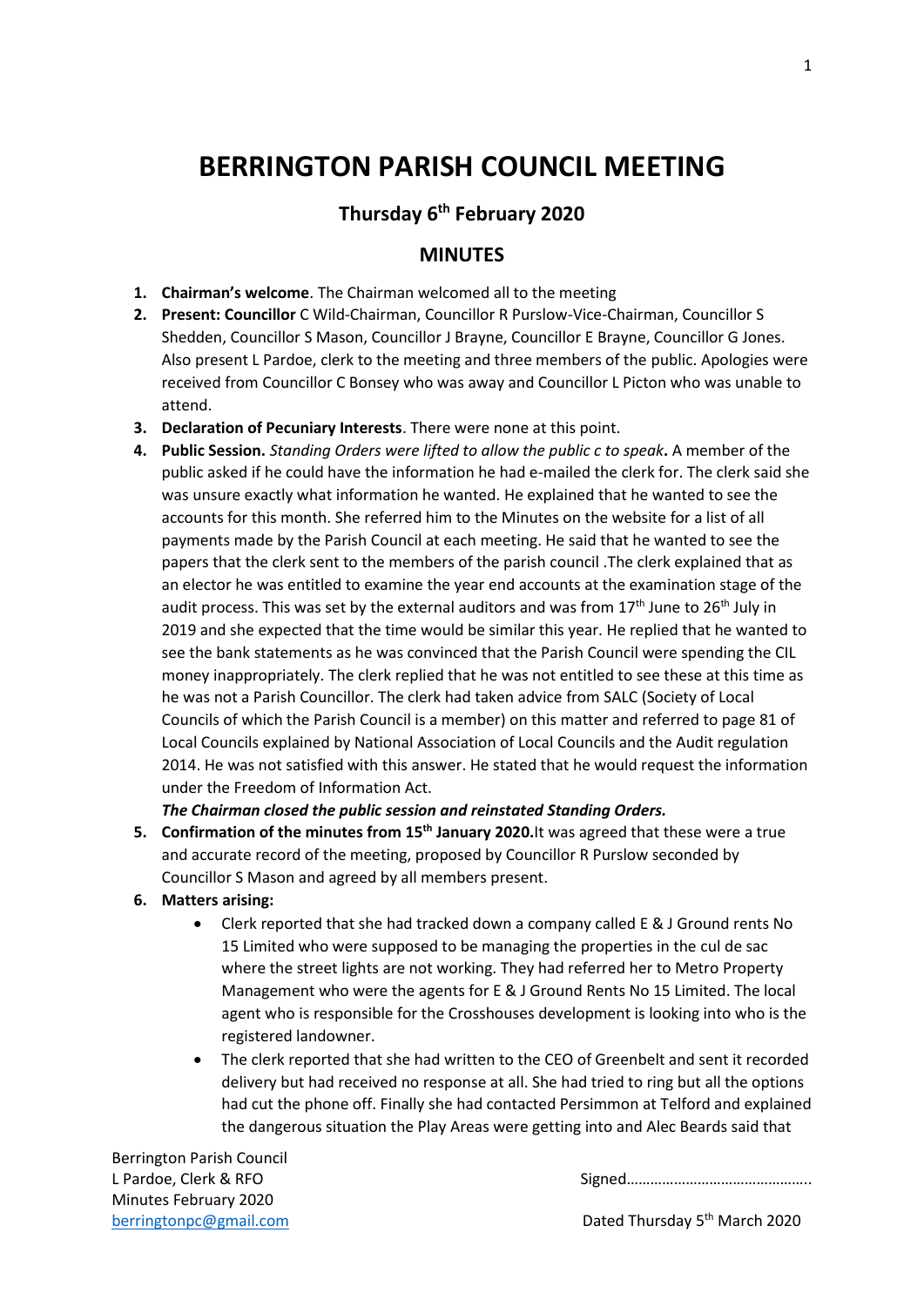he would look into the matter. The clerk explained to him that Greenbelt were acting on their behalf but they were failing to maintain the play areas even their play reports stated that there was work that needed doing which was not being done.

- **7. Defibrillator Report, Councillor Purslow to report on status of defibrillator sited outside the Post office.** Councillor Purslow reported that the defibrillator was ready for use at any time, the batteries were all charged up and the out of date defibrillator pads had been replaced and the old ones disposed of properly.
- **8. Members to report on the roll out of Smart Water in the parish.** There are about 100 properties left to do .Members would liaise with Timothy Williams to get the 70% required for the Signage to be put up through the village and surrounding hamlets.

# **9. Highway Matters**

- i. Councillors to report Highways matters of concern
	- Councillor S Shedden reported that she had been driving near the Severndale Nursery and the pothole there is so deep that the whole wheel went in and wrenched the steering wheel out of her hands. This had been reported three time by the Chairman already and also reported by the clerk. The clerk to report this again
	- Councillor G Jones reported that the Lorries from Shrewsbury are driving over the new roundabout extremely fast and he is concerned that there may be a nasty accident for anyone entering the roundabout from the Atcham road.
	- Councillor Jones asked if it would be possible to have the safety cameras in the village to try and slow the traffic down. Clerk to request this from PC M Milton.
	- Councillor R Purslow reported that there is still no street lighting out of the village towards Shrewsbury since October when Fletchers put in their lights. Clerk to report this to Fletcher and ask them to get it rectified.
	- Councillor E Brayne said that the springs on Cronkhill Bank are still running down and across the road.

## **10. Planning**;

## **Previous applications:**

- 19/04989/FUL | Relocation of a general purpose agricultural building Building 1 | Betton Alkmere Farm Betton Strange Shrewsbury Shropshire SY5 6HZ. Awaiting decision
- Reference: 19/05201/FUL (validated: 13/12/2019) Address: Top Cottage, Eaton Mascott, Shrewsbury, Shropshire, SY5 6HF Awaiting decision
- Ref: 19/05480/FUL (validated: 19/12/2019) Address: Lower House Farm, Berrington, Shrewsbury, Shropshire, SY5 6HB Awaiting decision
- Reference: 19/05481/LBC (validated: 19/12/2019) Address: Lower House Farm, Berrington, Shrewsbury, Shropshire, SY5 6HB Awaiting decision

#### **Council to consider any new applications.**

● Reference: 19/05590/FUL

Berrington Parish Council Minutes February 2020

L Pardoe, Clerk & RFO **Signed** and Signed and Signed and Signed and Signed and Signed and Signed and Signed and Signed and Signed and Signed and Signed and Signed and Signed and Signed and Signed and Signed and Signed and

[berringtonpc@gmail.com](mailto:berringtonpc@gmail.com) **Dated Thursday 5<sup>th</sup> March 2020**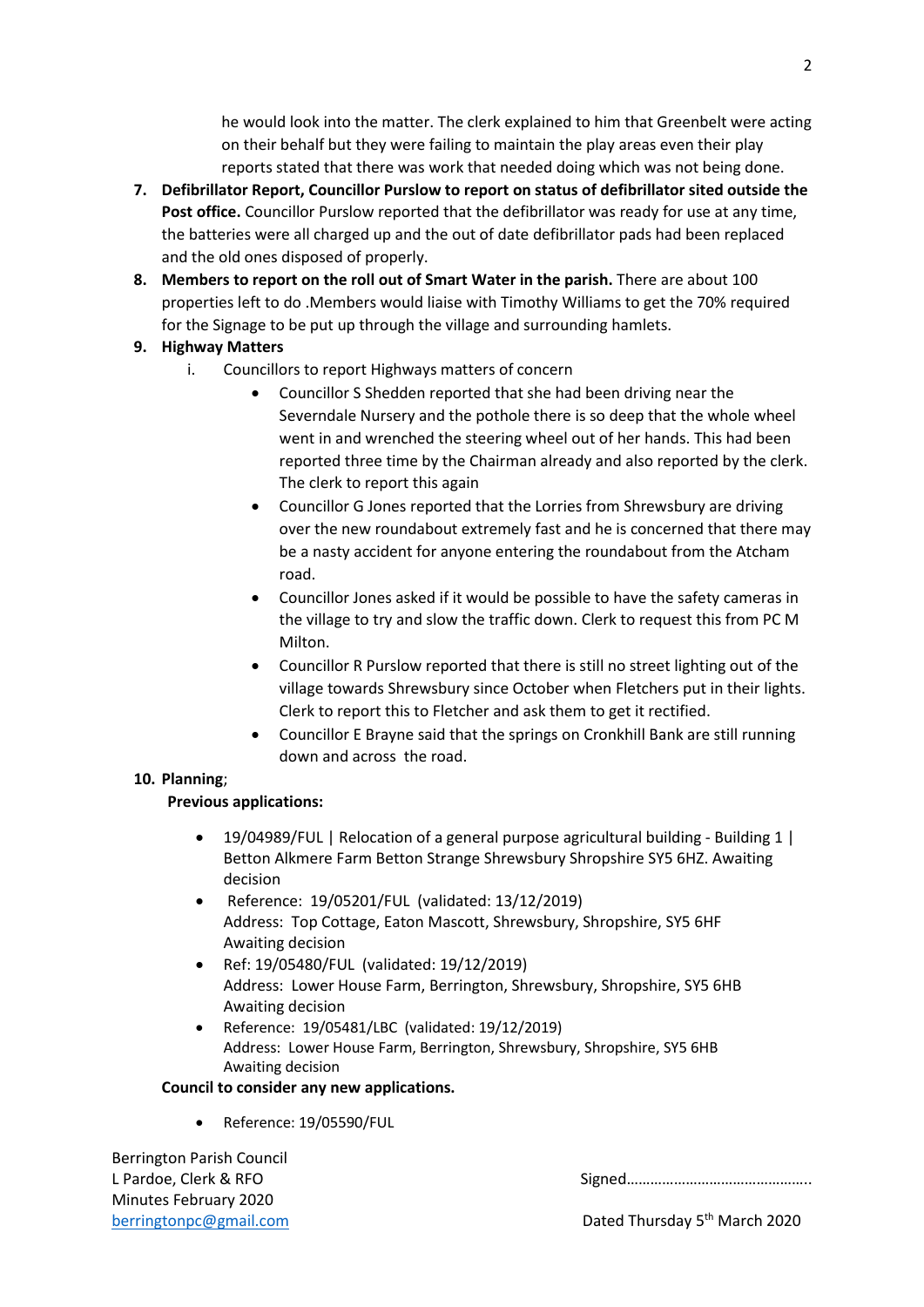Address: Boreton Farm, Boreton, Crosshouses.

Proposal. Siting of 20 static caravans with the addition of decking: formation of access tracks and car parking areas: erection of a reception building and to include change of use of land.

After dissuasion it was agreed that the Parish Council had no objection to this application. Proposed by Councillor S Shedden, seconded by Councillor J Brayne and agreed by all members present.

#### **11. Finance**

- i. Council to receive Bank Reconciliation for the month end January 2020.It was agreed to accept the Bank reconciliation as presented by the clerk. Proposed by Councillor C Wild, seconded by Councillor S Shedden and agreed by all members present.
- ii. Council to pay agree and pay accounts as presented by the clerk. List to be circulated to members before the meeting. It was agreed to pay the accounts as presented by the clerk, proposed by Councillor S Shedden, seconded by Councillor J Brayne and agreed by all members present.

| 1263 | SJF Print & Design | Nov & Jan printing      | 750.00  |
|------|--------------------|-------------------------|---------|
| 1264 | <b>HMRC</b>        | <b>PAYE</b>             | 4.80    |
| 1267 | Staff              |                         |         |
|      |                    | Office expenses & Admin | 148.66  |
| S/O  | <b>Staff</b>       | Salary                  | 550.52  |
|      |                    | total                   | 1453.98 |

iii. Council to consider any grant applications received. There were no applications for grants.

#### **12. Youth Matters**

#### **Play Area Matters:**

- **Councillor J Brayne to report on Youth Club Activities** the Youth Club is to hold some drama activities during the summer term and these may carry over to the holidays. There are three more volunteers doing their training in the half term. There are now 2 fully trained volunteers with 8 volunteers in total. Six volunteers are DBS checked and the two who are not are waiting for their checks to be completed. Shrewsbury Town have offered 25 tickets to a match in April for the members of the Youth Club to attend.
- The clerk to apply to Grant finder for funding for the Youth Club
- **Councillor E Brayne to report on Play Areas.** Councillor E Brayne reported that there is a large dip on the bottom of the filed by the goal posts. One of the netball hoops has been snapped off and cannot be repaired. The football nets are still in place. The Chairman explained that she has had talks with the National Trust representatives and the tenant farmer and there would be an additional drain in the field behind the Playing field which should assist the flooding. There is a willow in the corner and the root system has blocked the drain. When it is dry enough then the new drain will be put in and the blockage of willow roots can be cleared out. We will then have to wait and see if that helps the flooding. Councillor Brayne reported that at the SALC Area meeting there had been talk of Severn
	- Trent offering grants for environmental issues. The clerk to look at this Councillor Mason reported that there used to be large cracks in the field before the flooding problem began.

**Play Group for Toddlers** Councillor Mason reported that this was running well.

Berrington Parish Council Minutes February 2020

## L Pardoe, Clerk & RFO Signed 2008 Signed 2008 Signed 2008 Signed 2008 Signed 2008 Signed 2008 Signed 2008 Signed 2008 Signed 2008 Signed 2008 Signed 2008 Signed 2008 Signed 2008 Signed 2008 Signed 2008 Signed 2008 Signed 2

[berringtonpc@gmail.com](mailto:berringtonpc@gmail.com) **Dated Thursday 5<sup>th</sup> March 2020**